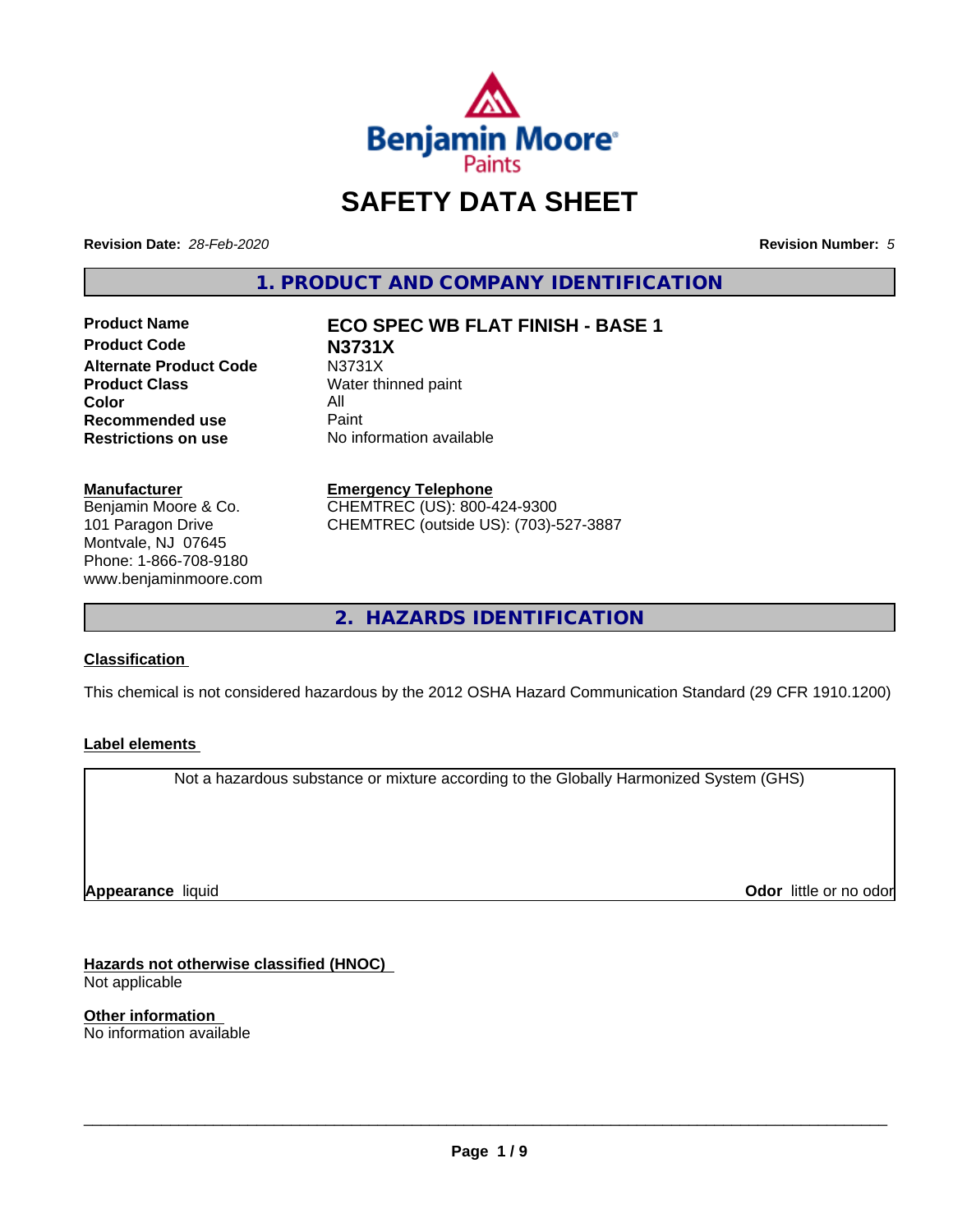# **3. COMPOSITION INFORMATION ON COMPONENTS**

| <b>Chemical name</b> | CAS No.    | Weight-%  |
|----------------------|------------|-----------|
| Titanium dioxide     | 13463-67-7 | $20 - 25$ |
| Nepheline svenite    | 37244-96-5 | $5 - 10$  |
| Kaolin, calcined     | 92704-41-1 | - 5       |
| Diatomaceous earth   | 61790-53-2 | - 5       |
| Silica amorphous     | 7631-86-9  | - 5       |

|                                                  | 4. FIRST AID MEASURES                                                                                    |
|--------------------------------------------------|----------------------------------------------------------------------------------------------------------|
| <b>General Advice</b>                            | No hazards which require special first aid measures.                                                     |
| <b>Eye Contact</b>                               | Rinse thoroughly with plenty of water for at least 15 minutes and consult a<br>physician.                |
| <b>Skin Contact</b>                              | Wash off immediately with soap and plenty of water while removing all<br>contaminated clothes and shoes. |
| <b>Inhalation</b>                                | Move to fresh air. If symptoms persist, call a physician.                                                |
| Ingestion                                        | Clean mouth with water and afterwards drink plenty of water. Consult a physician<br>if necessary.        |
| <b>Most Important</b><br><b>Symptoms/Effects</b> | None known.                                                                                              |
| <b>Notes To Physician</b>                        | Treat symptomatically.                                                                                   |

**5. FIRE-FIGHTING MEASURES**

| <b>Suitable Extinguishing Media</b>                                              | Use extinguishing measures that are appropriate to local<br>circumstances and the surrounding environment.                                   |
|----------------------------------------------------------------------------------|----------------------------------------------------------------------------------------------------------------------------------------------|
| Protective equipment and precautions for firefighters                            | As in any fire, wear self-contained breathing apparatus<br>pressure-demand, MSHA/NIOSH (approved or equivalent)<br>and full protective gear. |
| <b>Specific Hazards Arising From The Chemical</b>                                | Closed containers may rupture if exposed to fire or<br>extreme heat.                                                                         |
| <b>Sensitivity to mechanical impact</b>                                          | No.                                                                                                                                          |
| Sensitivity to static discharge                                                  | No.                                                                                                                                          |
| <b>Flash Point Data</b><br>Flash point (°F)<br>Flash Point (°C)<br><b>Method</b> | Not applicable<br>Not applicable<br>Not applicable                                                                                           |
| <b>Flammability Limits In Air</b>                                                |                                                                                                                                              |
| Lower flammability limit:                                                        | Not applicable                                                                                                                               |
|                                                                                  |                                                                                                                                              |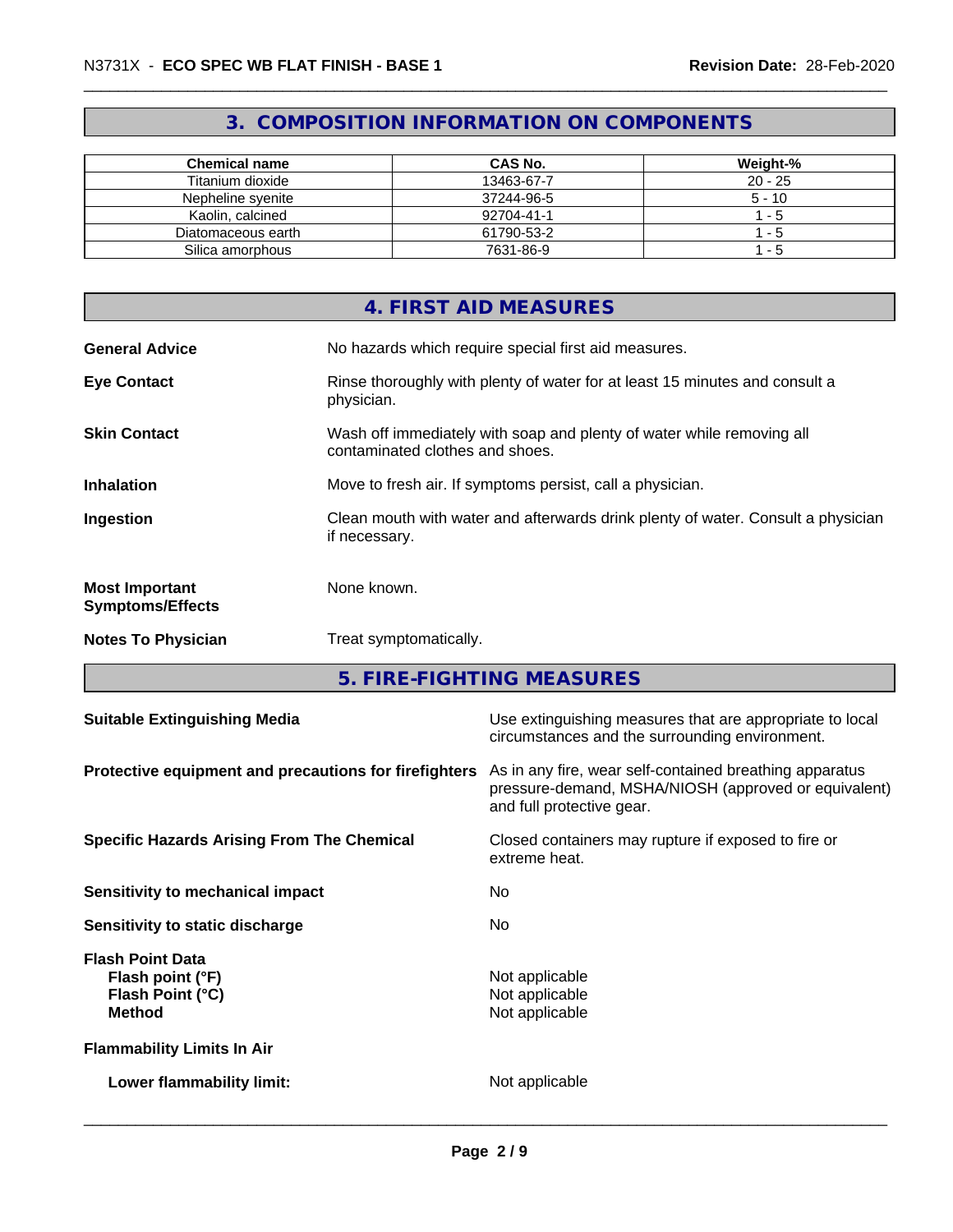|                         | <b>Upper flammability limit:</b> |                        | Not applicable        |                                |
|-------------------------|----------------------------------|------------------------|-----------------------|--------------------------------|
| <b>NFPA</b>             | Health: 1                        | <b>Flammability: 0</b> | <b>Instability: 0</b> | <b>Special: Not Applicable</b> |
| <b>NFPA Legend</b><br>. |                                  |                        |                       |                                |

# 0 - Not Hazardous

- 
- 1 Slightly
- 2 Moderate
- 3 High
- 4 Severe

*The ratings assigned are only suggested ratings, the contractor/employer has ultimate responsibilities for NFPA ratings where this system is used.*

*Additional information regarding the NFPA rating system is available from the National Fire Protection Agency (NFPA) at www.nfpa.org.*

|                                  | 6. ACCIDENTAL RELEASE MEASURES                                                                                                                                                   |
|----------------------------------|----------------------------------------------------------------------------------------------------------------------------------------------------------------------------------|
| <b>Personal Precautions</b>      | Avoid contact with skin, eyes and clothing. Ensure adequate ventilation.                                                                                                         |
| <b>Other Information</b>         | Prevent further leakage or spillage if safe to do so.                                                                                                                            |
| <b>Environmental precautions</b> | See Section 12 for additional Ecological Information.                                                                                                                            |
| <b>Methods for Cleaning Up</b>   | Soak up with inert absorbent material. Sweep up and shovel into suitable<br>containers for disposal.                                                                             |
|                                  | 7. HANDLING AND STORAGE                                                                                                                                                          |
| <b>Handling</b>                  | Avoid contact with skin, eyes and clothing. Avoid breathing vapors, spray mists or<br>sanding dust. In case of insufficient ventilation, wear suitable respiratory<br>equipment. |
| <b>Storage</b>                   | Keep container tightly closed. Keep out of the reach of children.                                                                                                                |
| <b>Incompatible Materials</b>    | No information available                                                                                                                                                         |

# **8. EXPOSURE CONTROLS/PERSONAL PROTECTION**

#### **Exposure Limits**

| <b>Chemical name</b> | <b>ACGIH TLV</b>         | <b>OSHA PEL</b>   |
|----------------------|--------------------------|-------------------|
| Titanium dioxide     | TWA: $10 \text{ mg/m}^3$ | 15 mg/m $3$ - TWA |
| Diatomaceous earth   | N/E                      |                   |
|                      |                          | 20 mppcf - TWA    |
| Silica amorphous     | N/E                      | 20 mppcf - TWA    |
|                      |                          |                   |

#### **Legend**

ACGIH - American Conference of Governmental Industrial Hygienists Exposure Limits OSHA - Occupational Safety & Health Administration Exposure Limits N/E - Not Established

**Engineering Measures** Ensure adequate ventilation, especially in confined areas.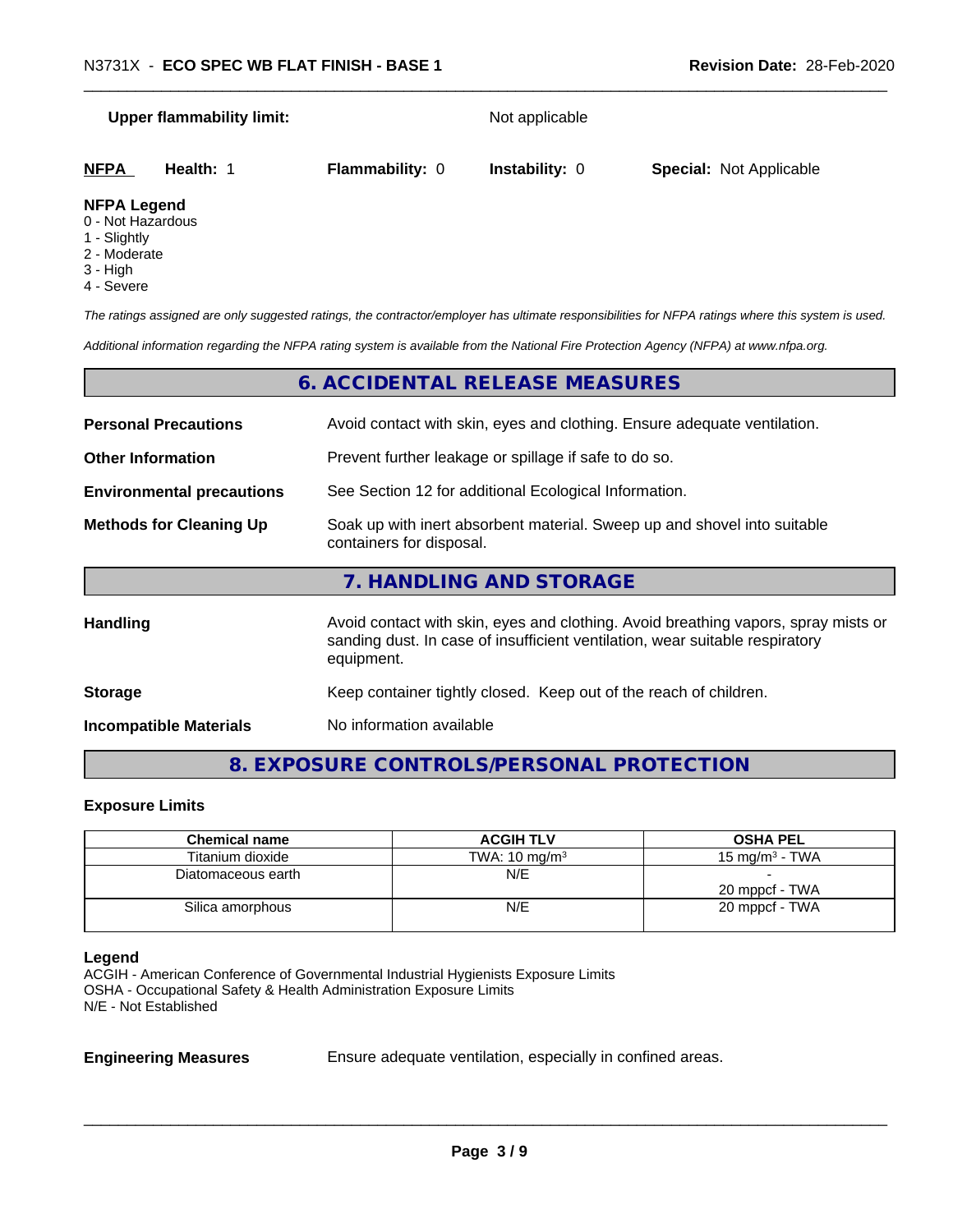#### **Personal Protective Equipment**

| <b>Eye/Face Protection</b><br><b>Skin Protection</b><br><b>Respiratory Protection</b> | Safety glasses with side-shields.<br>Protective gloves and impervious clothing.<br>In case of insufficient ventilation wear suitable respiratory equipment. |
|---------------------------------------------------------------------------------------|-------------------------------------------------------------------------------------------------------------------------------------------------------------|
|                                                                                       |                                                                                                                                                             |

**Hygiene Measures** Avoid contact with skin, eyes and clothing. Remove and wash contaminated clothing before re-use. Wash thoroughly after handling.

#### **9. PHYSICAL AND CHEMICAL PROPERTIES**

**Appearance** liquid **Odor** liquid **Odor Odor Threshold No information available No information available Density (lbs/gal)** 11.3 - 11.7 **Specific Gravity** 1.35 - 1.40 **pH** No information available **Viscosity (cps)** No information available **Solubility(ies)** No information available **Water solubility Water solubility Water solubility Water solubility Water solubility Water solution Evaporation Rate No information available No information available Vapor pressure** No information available **No information** available **Vapor density No information available No information available Wt.** % Solids 50 - 60 **Vol. % Solids** 35 - 45 **Wt. % Volatiles** 40 - 50 **Vol. % Volatiles** 55 - 65 **VOC Regulatory Limit (g/L)** 0 **Boiling Point (°F)** 212 **Boiling Point (°C)** 100 **Freezing point (°F)** 32 **Freezing Point (°C)** 0 **Flash point (°F)**  $\qquad \qquad$  Not applicable **Flash Point (°C)** Not applicable **Method** Not applicable **Flammability (solid, gas)** Not applicable **Upper flammability limit:** Not applicable **Lower flammability limit:** Not applicable **Autoignition Temperature (°F)** No information available **Autoignition Temperature (°C)** No information available **Decomposition Temperature (°F)** No information available **Decomposition Temperature (°C)**<br> **Partition coefficient Partition coefficient 1 Partition available No information available** 

# little or no odor **No information available**

# **10. STABILITY AND REACTIVITY**

| <b>Reactivity</b>             | Not Applicable                           |
|-------------------------------|------------------------------------------|
| <b>Chemical Stability</b>     | Stable under normal conditions.          |
| <b>Conditions to avoid</b>    | Prevent from freezing.                   |
| <b>Incompatible Materials</b> | No materials to be especially mentioned. |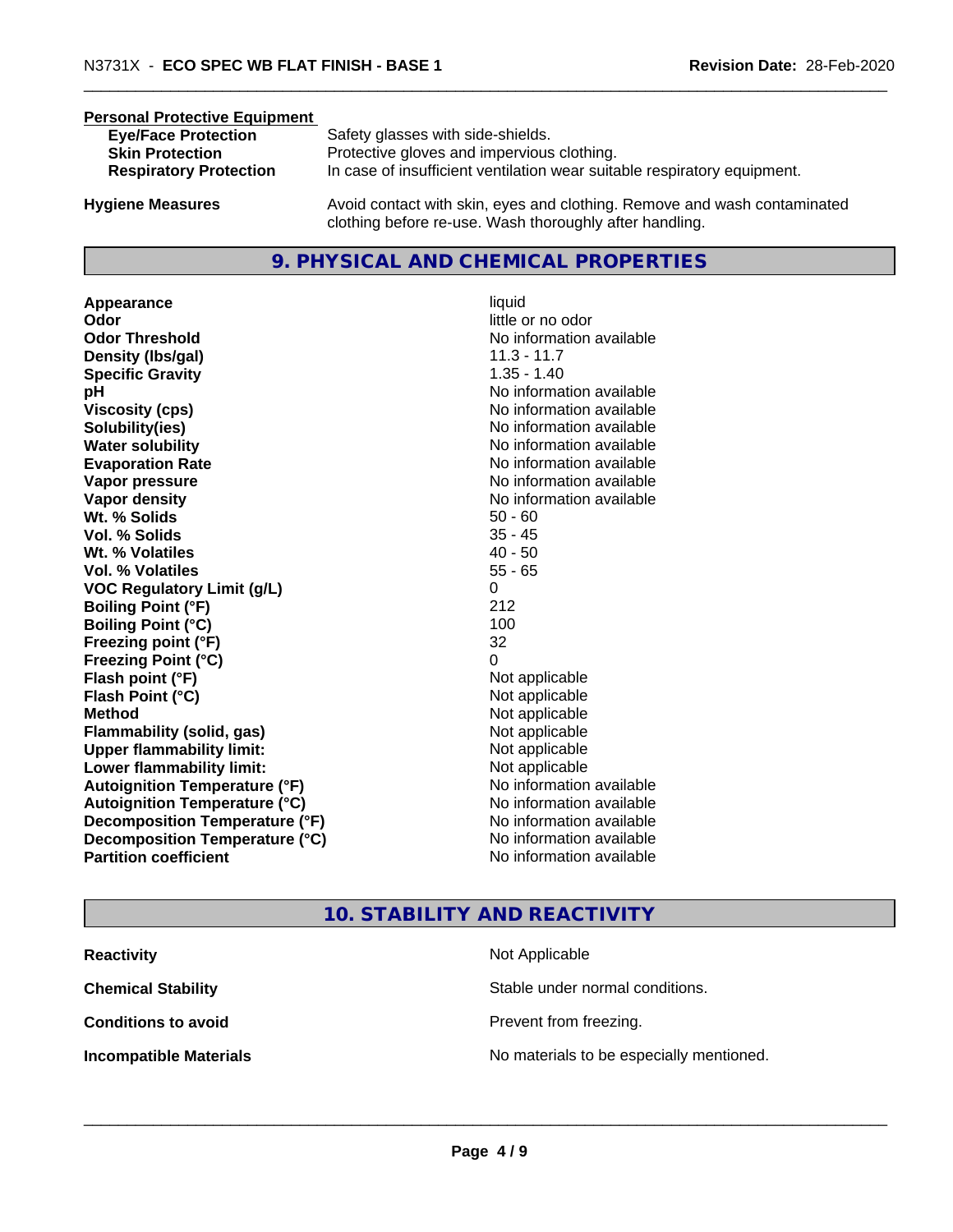| N3731X - ECO SPEC WB FLAT FINISH - BASE 1                                                  |                                                                                     | Revision Date: 28-Feb-2020                                                                 |
|--------------------------------------------------------------------------------------------|-------------------------------------------------------------------------------------|--------------------------------------------------------------------------------------------|
| <b>Hazardous Decomposition Products</b>                                                    |                                                                                     | None under normal use.                                                                     |
| <b>Possibility of hazardous reactions</b>                                                  |                                                                                     | None under normal conditions of use.                                                       |
|                                                                                            |                                                                                     | 11. TOXICOLOGICAL INFORMATION                                                              |
| <b>Product Information</b>                                                                 |                                                                                     |                                                                                            |
| Information on likely routes of exposure                                                   |                                                                                     |                                                                                            |
| <b>Principal Routes of Exposure</b>                                                        | Eye contact, skin contact and inhalation.                                           |                                                                                            |
| <b>Acute Toxicity</b>                                                                      |                                                                                     |                                                                                            |
| No information available<br><b>Product Information</b>                                     |                                                                                     |                                                                                            |
| Symptoms related to the physical, chemical and toxicological characteristics               |                                                                                     |                                                                                            |
| <b>Symptoms</b>                                                                            | No information available                                                            |                                                                                            |
|                                                                                            |                                                                                     | Delayed and immediate effects as well as chronic effects from short and long-term exposure |
| Eye contact<br><b>Skin contact</b>                                                         | May cause slight irritation.<br>skin and cause irritation.                          | Substance may cause slight skin irritation. Prolonged or repeated contact may dry          |
| Inhalation<br>Ingestion                                                                    | May cause irritation of respiratory tract.                                          | Ingestion may cause gastrointestinal irritation, nausea, vomiting and diarrhea.            |
| <b>Sensitization</b><br><b>Neurological Effects</b><br><b>Mutagenic Effects</b>            | No information available<br>No information available.<br>No information available.  |                                                                                            |
| <b>Reproductive Effects</b><br><b>Developmental Effects</b><br><b>Target organ effects</b> | No information available.<br>No information available.<br>No information available. |                                                                                            |
| <b>STOT - single exposure</b><br><b>STOT - repeated exposure</b>                           | No information available.<br>No information available.                              |                                                                                            |
| Other adverse effects<br><b>Aspiration Hazard</b>                                          | No information available.<br>No information available                               |                                                                                            |
| <b>Numerical measures of toxicity</b>                                                      |                                                                                     |                                                                                            |
| The following values are calculated based on chapter 3.1 of the GHS document               |                                                                                     |                                                                                            |

| <b>ATEmix (oral)</b>   | 23711 mg/kg  |
|------------------------|--------------|
| <b>ATEmix (dermal)</b> | 111898 mg/kg |

# **Component Information**

| Chemical name                  | Oral LD50             | Dermal LD50             | Inhalation LC50        |
|--------------------------------|-----------------------|-------------------------|------------------------|
| Titanium dioxide<br>13463-67-7 | $>$ 10000 mg/kg (Rat) |                         |                        |
| Kaolin, calcined<br>92704-41-1 | $>$ 2000 mg/kg (Rat)  |                         |                        |
| Silica amorphous<br>7631-86-9  | $= 7900$ mg/kg (Rat)  | $>$ 2000 mg/kg (Rabbit) | $> 2.2$ mg/L (Rat) 1 h |

# **Chronic Toxicity**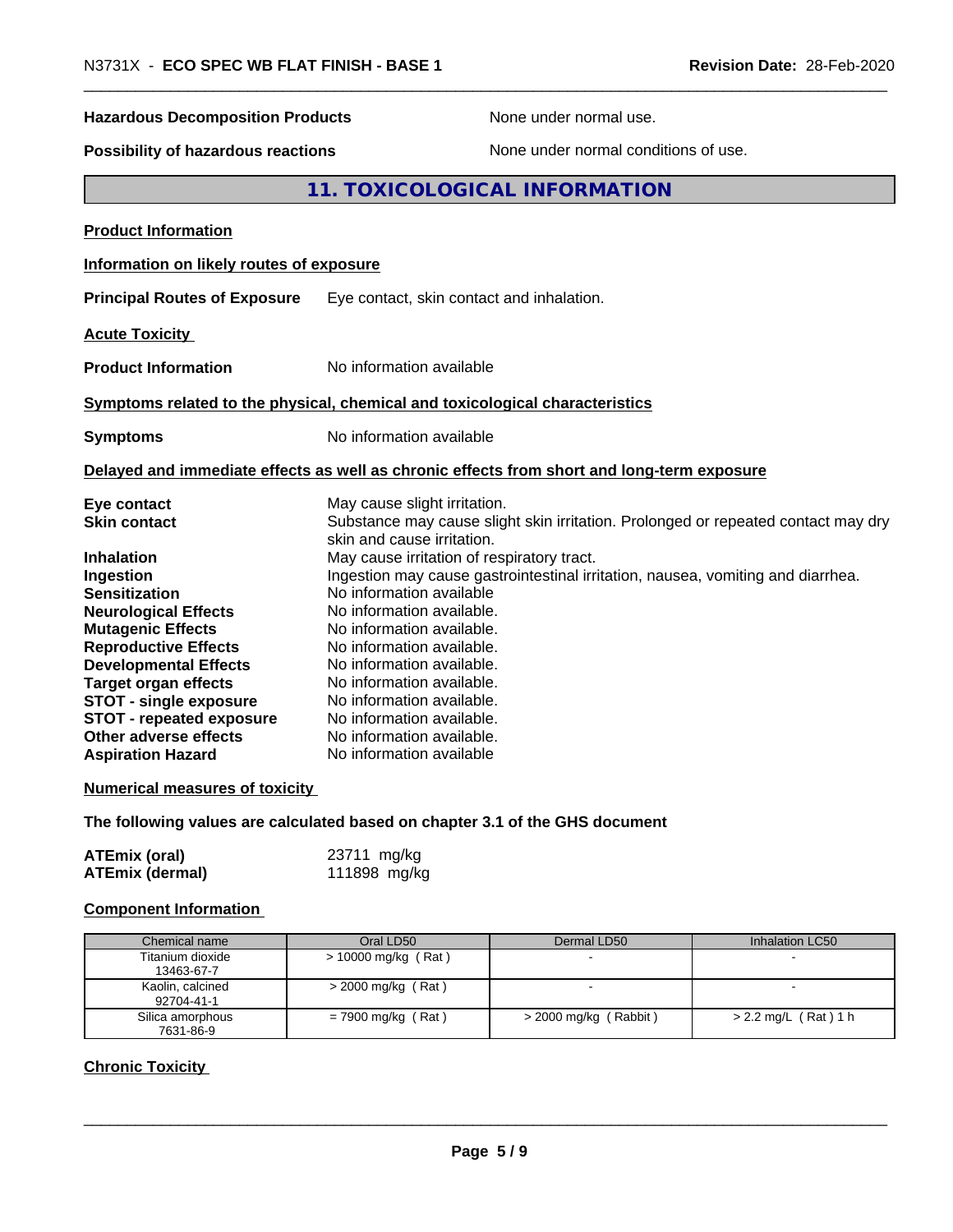#### **Carcinogenicity**

*The information below indicateswhether each agency has listed any ingredient as a carcinogen:.*

| <b>Chemical name</b>             | <b>IARC</b>               | <b>NTP</b> | <b>OSHA</b> |
|----------------------------------|---------------------------|------------|-------------|
|                                  | Possible<br>2B<br>· Human |            | Listed      |
| .<br>. dioxide<br><b>itanium</b> | Carcinoɑen                |            |             |

• Although IARC has classified titanium dioxide as possibly carcinogenic to humans (2B), their summary concludes: "No significant exposure to titanium dioxide is thought to occur during the use of products in which titanium dioxide is bound to other materials, such as paint."

#### **Legend**

IARC - International Agency for Research on Cancer NTP - National Toxicity Program OSHA - Occupational Safety & Health Administration

**12. ECOLOGICAL INFORMATION**

## **Ecotoxicity Effects**

The environmental impact of this product has not been fully investigated.

## **Product Information**

#### **Acute Toxicity to Fish**

No information available

#### **Acute Toxicity to Aquatic Invertebrates**

No information available

#### **Acute Toxicity to Aquatic Plants**

No information available

#### **Persistence / Degradability**

No information available.

#### **Bioaccumulation**

No information available.

#### **Mobility in Environmental Media**

No information available.

#### **Ozone**

No information available

#### **Component Information**

#### **Acute Toxicity to Fish**

Titanium dioxide  $LC50:$  > 1000 mg/L (Fathead Minnow - 96 hr.)

#### **Acute Toxicity to Aquatic Invertebrates**

No information available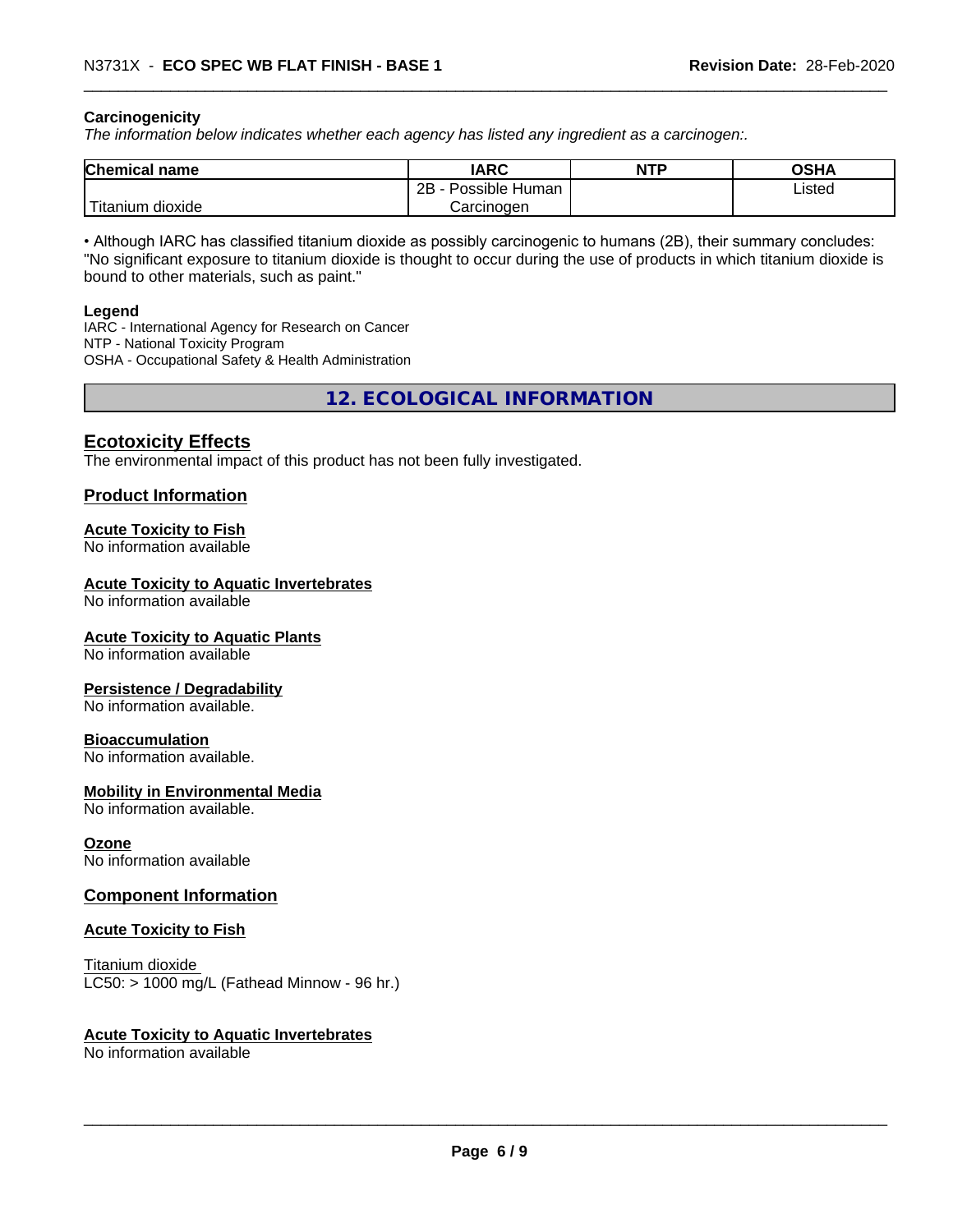#### **Acute Toxicity to Aquatic Plants**

No information available

|                              | 13. DISPOSAL CONSIDERATIONS                                                                                                                                                                                               |
|------------------------------|---------------------------------------------------------------------------------------------------------------------------------------------------------------------------------------------------------------------------|
| <b>Waste Disposal Method</b> | Dispose of in accordance with federal, state, and local regulations. Local<br>requirements may vary, consult your sanitation department or state-designated<br>environmental protection agency for more disposal options. |
|                              | 14. TRANSPORT INFORMATION                                                                                                                                                                                                 |
| <b>DOT</b>                   | Not regulated                                                                                                                                                                                                             |
| <b>ICAO/IATA</b>             | Not regulated                                                                                                                                                                                                             |
| <b>IMDG/IMO</b>              | Not regulated                                                                                                                                                                                                             |
|                              | <b>15. REGULATORY INFORMATION</b>                                                                                                                                                                                         |

## **International Inventories**

| <b>TSCA: United States</b> | Yes - All components are listed or exempt. |
|----------------------------|--------------------------------------------|
| DSL: Canada                | Yes - All components are listed or exempt. |

#### **Federal Regulations**

| Nο |  |
|----|--|
| Nο |  |
| No |  |
| No |  |
| No |  |
|    |  |

#### **SARA 313**

Section 313 of Title III of the Superfund Amendments and Reauthorization Act of 1986 (SARA). This product contains a chemical or chemicals which are subject to the reporting requirements of the Act and Title 40 of the Code of Federal Regulations, Part 372:

*None*

**Clean Air Act,Section 112 Hazardous Air Pollutants (HAPs) (see 40 CFR 61)** This product contains the following HAPs:

*None*

# **US State Regulations**

#### **California Proposition 65**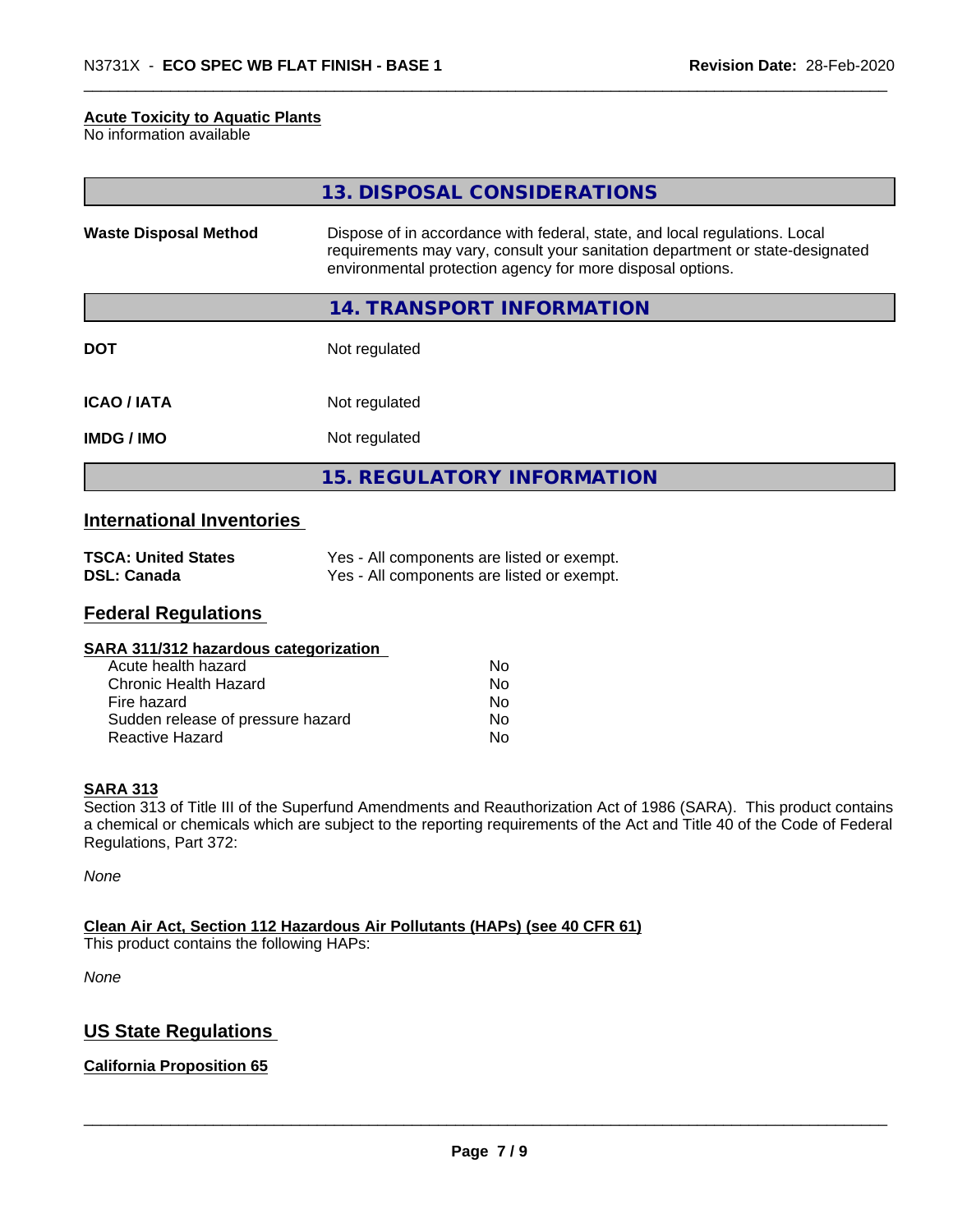# **AVIMARNING:** Cancer and Reproductive Harm– www.P65warnings.ca.gov

#### **State Right-to-Know**

| <b>Chemical name</b> | <b>Massachusetts</b> | <b>New Jersey</b> | Pennsylvania |
|----------------------|----------------------|-------------------|--------------|
| Titanium dioxide     |                      |                   |              |
| Diatomaceous earth   |                      |                   |              |
| Silica amorphous     |                      |                   |              |

#### **Legend**

X - Listed

# **16. OTHER INFORMATION**

| $HMIS -$           | Health: 1 | <b>Flammability: 0</b> | <b>Reactivity: 0</b> | $PPE: -$ |  |
|--------------------|-----------|------------------------|----------------------|----------|--|
| <b>HMIS Legend</b> |           |                        |                      |          |  |

#### 0 - Minimal Hazard

- 1 Slight Hazard
- 2 Moderate Hazard
- 3 Serious Hazard
- 4 Severe Hazard
- \* Chronic Hazard
- X Consult your supervisor or S.O.P. for "Special" handling instructions.

*Note: The PPE rating has intentionally been left blank. Choose appropriate PPE that will protect employees from the hazards the material will present under the actual normal conditions of use.*

*Caution: HMISÒ ratings are based on a 0-4 rating scale, with 0 representing minimal hazards or risks, and 4 representing significant hazards or risks. Although HMISÒ ratings are not required on MSDSs under 29 CFR 1910.1200, the preparer, has chosen to provide them. HMISÒ ratings are to be used only in conjunction with a fully implemented HMISÒ program by workers who have received appropriate HMISÒ training. HMISÒ is a registered trade and service mark of the NPCA. HMISÒ materials may be purchased exclusively from J. J. Keller (800) 327-6868.*

 **WARNING!** If you scrape, sand, or remove old paint, you may release lead dust. LEAD IS TOXIC. EXPOSURE TO LEAD DUST CAN CAUSE SERIOUS ILLNESS, SUCH AS BRAIN DAMAGE, ESPECIALLY IN CHILDREN. PREGNANT WOMEN SHOULD ALSO AVOID EXPOSURE.Wear a NIOSH approved respirator to control lead exposure. Clean up carefully with a HEPA vacuum and a wet mop. Before you start, find out how to protect yourself and your family by contacting the National Lead Information Hotline at 1-800-424-LEAD or log on to www.epa.gov/lead.

| <b>Prepared By</b>                               | <b>Product Stewardship Department</b><br>Benjamin Moore & Co.<br>101 Paragon Drive<br>Montvale, NJ 07645<br>800-225-5554 |  |
|--------------------------------------------------|--------------------------------------------------------------------------------------------------------------------------|--|
| <b>Revision Date:</b><br><b>Revision Summary</b> | 28-Feb-2020<br>Not available                                                                                             |  |

#### Disclaimer

The information contained herein is presented in good faith and believed to be accurate as of the effective date shown above. This information is furnished without warranty of any kind. Employers should use this information only as a